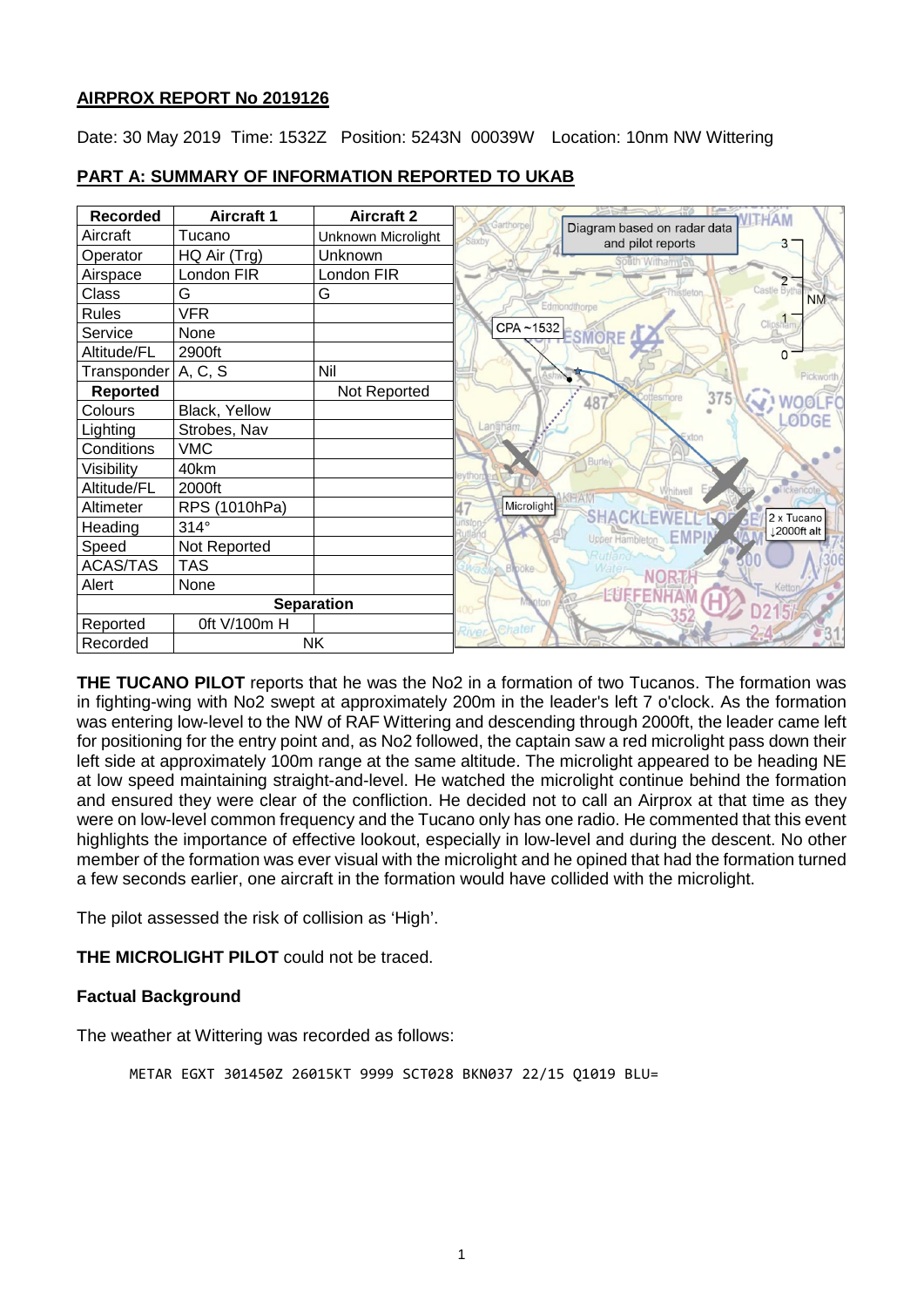## **Analysis and Investigation**

## **UKAB Secretariat**

The Tucano and Microlight pilots shared an equal responsibility for collision avoidance and not to operate in such proximity to other aircraft as to create a collision hazard<sup>[1](#page-1-0)</sup>. If the incident geometry is considered as converging, then the microlight pilot was required to give way to the Tucano formation<sup>[2](#page-1-1)</sup>.

## **Comments**

## **HQ Air Command**

The Tucano formation had submitted their sortie to CADS, but this information would likely not have been available to the microlight pilot. Therefore, the ability to plan to avoid was not possible. The Tucano formation was squawking and had recently departed Wittering. In the descent to low-level, they had changed frequencies from Wittering to Low-Level Common, prioritising building SA about the low-level environment. It is not possible to determine whether the microlight was talking to an ANSP agency or squawking – the Tucano crews didn't receive an alert on their TAS. This left lookout as the only available barrier to the avoidance of MAC. It is likely that the No. 2 Tucano would have had their attention divided between the ground (navigation & entry to low level), the lead aircraft and the airspace ahead. This possibly explains the late sighting of the microlight.

Given the circumstances causing this Airprox to develop, the importance of an effective lookout in Class G airspace cannot be overstated.

### **Summary**

 $\overline{\phantom{a}}$ 

An Airprox was reported when a Tucano and a microlight flew into proximity 10nm NW of Wittering at around 1532hrs on Thursday 30<sup>th</sup> May 2019. The Tucano pilots were operating under VFR in VMC, in the UKLFS. The microlight pilot could not be traced.

### **PART B: SUMMARY OF THE BOARD'S DISCUSSIONS**

Information available consisted of reports from the Tucano pilot, radar photographs/video recordings and a report operating authorities. Relevant contributory factors mentioned during the Board's discussions are highlighted within the text in bold, with the numbers referring to the Contributory Factors table displayed in Part C.

The Board first looked at the actions of the Tucano pilots. The formation was about to enter into lowlevel and members heard that the pilot in the No2 aircraft would have needed to divide his attention between looking at the lead aircraft in the formation (to his right) and his look-out for other aircraft (**CF2**), so they thought that he had been fortunate to spot the microlight to his left, albeit it was too late to either call the threat to his leader or take any effective action (**CF4**). The Tucanos had left the Wittering frequency so could not receive any Traffic Information from the controller (although there was no evidence that the controller could see it on his radar anyway). Furthermore, the microlight was not squawking and so it did not alert the TAS in the Tucanos. Therefore, the Board agreed that the Tucano pilots had no opportunity to gain situational awareness that the microlight was there, prior to actually seeing it (**CF1, CF3**). Members thought that had the Tucano pilots switched back to the Wittering frequency to report the Airprox then there was a possibility that the controller may have been able to trace the microlight pilot, but they acknowledged that by that time the Tucano formation would be concentrating on establishing themselves at low-level and monitoring the low-level common frequency for other aircraft in the area.

<span id="page-1-0"></span><sup>1</sup> SERA.3205 Proximity. MAA RA 2307 paragraphs 1 and 2.

<span id="page-1-1"></span><sup>2</sup> SERA.3210 Right-of-way (c)(2) Converging. MAA RA 2307 paragraph 12.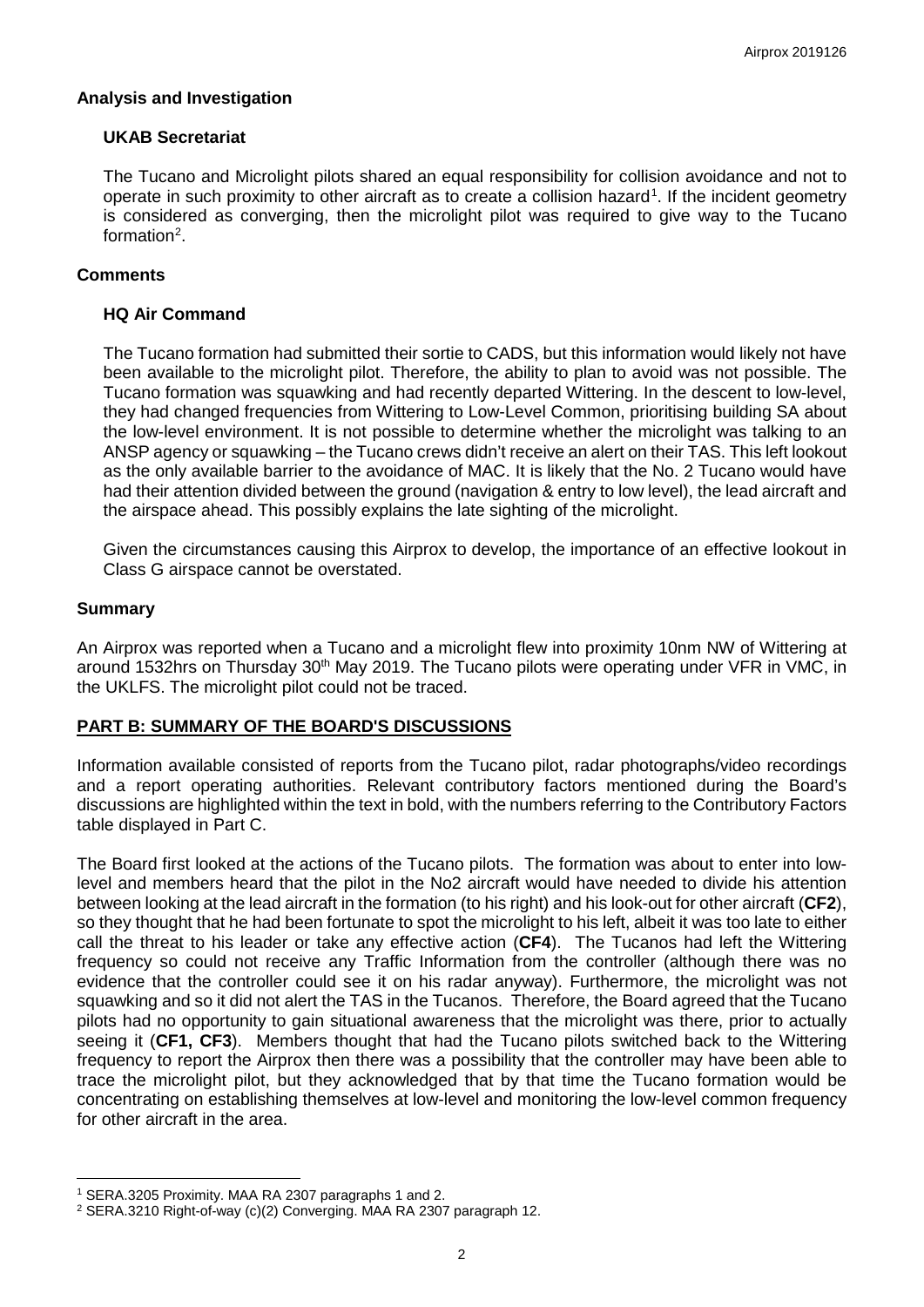Unfortunately, the microlight pilot could not be traced, so it was not known whether he had seen the Tucanos and already taken avoiding action, or had not seen them at all. A member with microlight experience commented that many microlight pilots in the area use the disused runway at Cottesmore for PFL training, and it was possible that this one was undertaking a similar profile or setting up for such an activity and so might have been concentrating on this perhaps to the detriment of lookout. Either he had not seen the Tucanos, had seen them and was not concerned, or had seen them and did not wish to (or was not aware of how to), report the occurrence

Members then debated whether there had been a risk of collision. Although the Tucanos had not taken any avoiding action, the microlight had passed close down their left-hand side and it was not known whether the microlight pilot had taken any action. Some members thought that although safety had been degraded, there had been no risk of collision. Others thought that 100m was too close for comfort given the dynamics of the event and the speed of the Tucanos. In the end, the latter view prevailed and the Board assessed that safety had been much reduced below the norm, risk Category B.

# **PART C: ASSESSMENT OF CONTRIBUTORY FACTORS AND RISK**

|           | 2019126                                                        |                                            |                                                                     |  |  |  |
|-----------|----------------------------------------------------------------|--------------------------------------------|---------------------------------------------------------------------|--|--|--|
| <b>CF</b> | <b>Factor</b>                                                  | <b>Description</b>                         | Amplification                                                       |  |  |  |
|           | <b>Flight Elements</b>                                         |                                            |                                                                     |  |  |  |
|           | • Situational Awareness of the Conflicting Aircraft and Action |                                            |                                                                     |  |  |  |
|           | Contextual                                                     | • Situational Awareness and Sensory Events | Generic, late, no or incorrect Situational Awareness                |  |  |  |
| 2         | <b>Human Factors</b>                                           | • Distraction - Job Related                | Pilot was engaged in other tasks                                    |  |  |  |
|           | • Electronic Warning System Operation and Compliance           |                                            |                                                                     |  |  |  |
| ς         | Technical                                                      | • ACAS/TCAS System Failure                 | Incompatible CWS equipment                                          |  |  |  |
|           | • See and Avoid                                                |                                            |                                                                     |  |  |  |
| 4         | Human Factors                                                  | • Monitoring of Other Aircraft             | Non-sighting or effectively a non-sighting by one or<br>both pilots |  |  |  |

Contributory Factors:

Degree of Risk: B.

### Safety Barrier Assessment<sup>[3](#page-2-0)</sup>

In assessing the effectiveness of the safety barriers associated with this incident, the Board concluded that the key factors had been that:

## **Flight Elements:**

 $\overline{\phantom{a}}$ 

**Situational Awareness of the Conflicting Aircraft and Action** were assessed as **ineffective** because the Tucano pilots had no prior information about the microlight.

**Electronic Warning System Operation and Compliance** were assessed as **ineffective** because the microlight was not squawking and so did not alert the Tucanos' TAS.

**See and Avoid** were assessed as **ineffective** because the Tucano pilot did not see the microlight in time to take any avoiding action, and the other members of the formation did not see it at all.

<span id="page-2-0"></span><sup>&</sup>lt;sup>3</sup> The UK Airprox Board scheme for assessing the Availability, Functionality and Effectiveness of safety barriers can be found on the [UKAB Website.](http://www.airproxboard.org.uk/Learn-more/Airprox-Barrier-Assessment/)